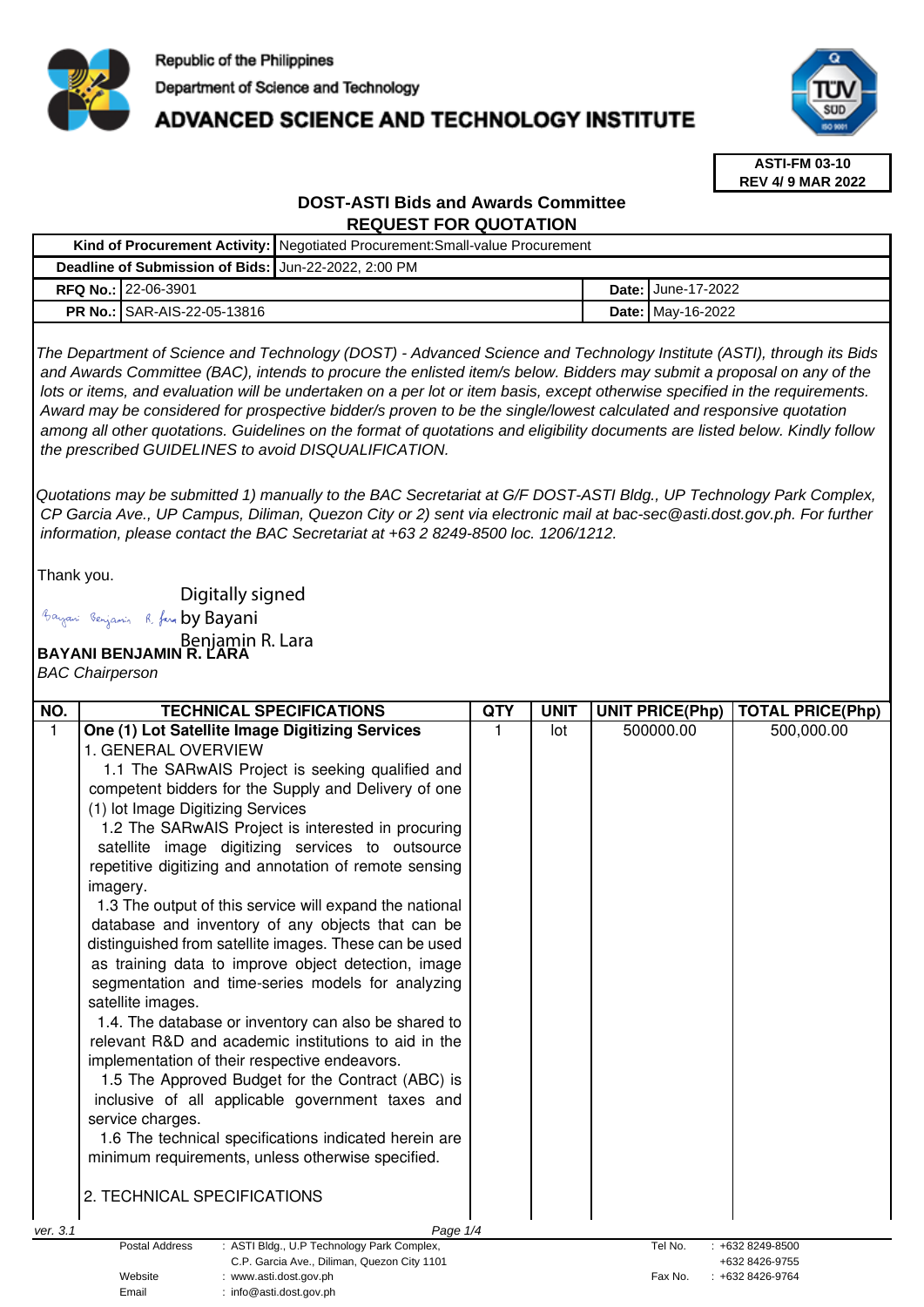2.1 The Image Digitizing Service must deliver the following outputs: 2.1.a. NovaSAR-1 (SAR) radar satellite image digitization 2.1.a.1. Ship wakes – 1,000 objects (polygon features) 2.1.a.2. Flooded areas – 6,000 hectares (polygon features) 2.1.a.3. Forest areas – 6,000 hectares (polygon features) 2.1.b. WorldView-3 optical satellite image digitization 2.1.b.1. Buildings – 5,000 objects (polygon features) 2.1.c. GeoEye optical satellite image digitization 2.1.c.1. Buildings – 5,000 objects (polygon features) 2.1.d. SkySAT optical satellite image digitization 2.1.d.1. Buildings – 5,000 objects (polygon features) 2.1.d.2. Damaged buildings – 5,000 objects (polygon features) 2.1.e. KompSAT-3/3A optical satellite image digitization 2.1.e.1. Buildings – 5,000 objects (polygon features) 2.1.e.2. Damaged buildings – 5,000 objects (polygon features) 2.1.f. Planetscope optical satellite image digitization 2.1.f.1. Roads – 2,000 kilometers (polygon features) 2.1.f.2. Built-in – 5,000 hectares (polygon features) 2.1.f.3. Rivers – 3,000 kilometers total length (polygon features) 2.1.f.4. Cloud – 1,000 hectares (polygon features) 2.1.f.5. Cloud shadows – 500 hectares (polygon features) 2.1.f.6. Water/Flood – 4,000 hectares (polygon features) 2.1.f.7. Damaged areas due to human activity and/or natural phenomena – 3,000 hectares (polygon features) 3. GENERAL REQUIREMENTS 3.1 Kick-off Meeting 3.1.a. The kick-off meeting shall include the following agenda: introduction, project/contract timeline, and briefing, to be presented by the winning bidder. Other agenda may be added as necessary. 3.1.b. The kick-off meeting shall be scheduled upon the end-user's discretion within 14 calendar days

 from the issuance of the Notice to Proceed (NTP). 3.1.c. The meeting can be held remotely via teleconference or face-to-face, upon confirmation of the end-user.

3.1.d. The winning bidder must provide a soft copy (in ppt, pdf, or any applicable format) of the presentation.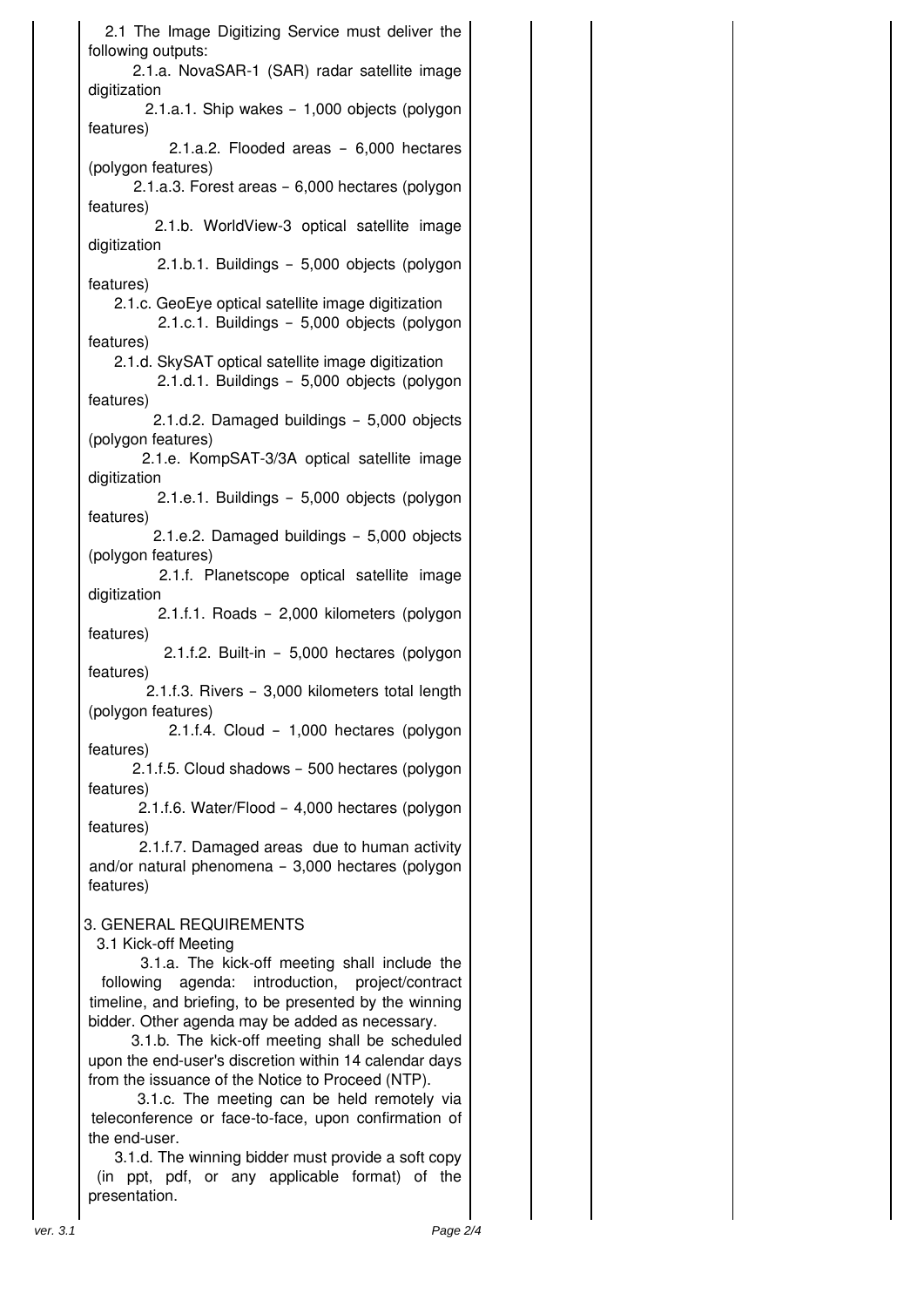| TOTAL APPROVED BUDGET FOR THE CONTRACT (ABC):<br>Php 500,000.00                                                                                                                                                                                                                                                                                                                                                                   |  |  |  |  |  |
|-----------------------------------------------------------------------------------------------------------------------------------------------------------------------------------------------------------------------------------------------------------------------------------------------------------------------------------------------------------------------------------------------------------------------------------|--|--|--|--|--|
| 4. PAYMENT AND DELIVERY TERMS<br>4.1 Contract price must be inclusive of government<br>fees and taxes, delivery, handling, and other<br>miscellaneous costs<br>4.2 The contract shall be paid upon completion of<br>output and conduct of the exit conference.<br>4.3 Delivery and completion of the requested output<br>shall be made within a maximum of ninety-four (94)<br>calendar days upon the issuance of the NTP.        |  |  |  |  |  |
| 3.3 Exit Conference<br>3.3.a. Finalization and submission of output as well<br>as the conduct of the exit conference must be within<br>eighty (80) calendar days from the declared kick-off<br>meeting.<br>3.3.b. The winning bidder shall provide a<br>summative progress report during the exit conference<br>(in ppt, pdf, or any applicable format).<br>3.3.c. Schedule of the meeting shall be finalized by<br>the end-user. |  |  |  |  |  |
| file transfer protocol (FTP) link or a hard drive to be<br>returned at the end of the contract, whichever is<br>applicable.<br>3.2 Signed Non-disclosure Agreement (NDA)<br>3.2.a. The non-disclosure agreement shall be drafted<br>by the end-user to be signed by the winning bidder.<br>3.2.b. Notarization expenses, if any, shall be<br>shouldered by the winning bidder.                                                    |  |  |  |  |  |
| 3.1.e. Data shall be provided by the end-user via                                                                                                                                                                                                                                                                                                                                                                                 |  |  |  |  |  |

# **GUIDELINES**

# **A. Content and Format of Quotations**

- 1. The Quotation/s must include the RFQ Number or the PR Number indicated above
- 2. Bidders must specify the BRAND NAMES and MODEL NAMES/NUMBER for the following goods:
	- a. Computer and electronic equipment and its accessories or peripherals
	- b. Software applications, programs, and digital licenses
	- c. Commercial off-the-shelf electronic devices or components
- 3. The Quotation/s must indicate the registered business name of the company (or individual), business address and contact number. It must also include the full name and signature of the company's authorized representative.
- 4. BIR Certificate of Registration for new DOST-ASTI suppliers.

#### **B. Eligibiliy Requirements**

Pursuant to Annex "H" or Consolidated Guidelines for the Alternative Methods of Procurement of the 2016 Implementing Rules and Regulations (IRR) of Republic Act (RA) No. 9184, the following documents shall be submitted except for Repeat Order, Shopping under Section 52.1(a), and Negotiated Procurement under Sections 53.1 (Two-Failed Biddings), and 53.5 (Agency-to-Agency):

#### **For Procurement of Goods**

- 1. Upon submission of quotation
	- a. Valid PhilGEPS Registration Number / Organization ID
	- b. Valid Mayor's/Business Permit
- 2. Upon issuance of Notice of Award (NOA)
	- a. Omnibus Sworn Statement (shall be required only for procurement projects with ABC above P50,000.00)